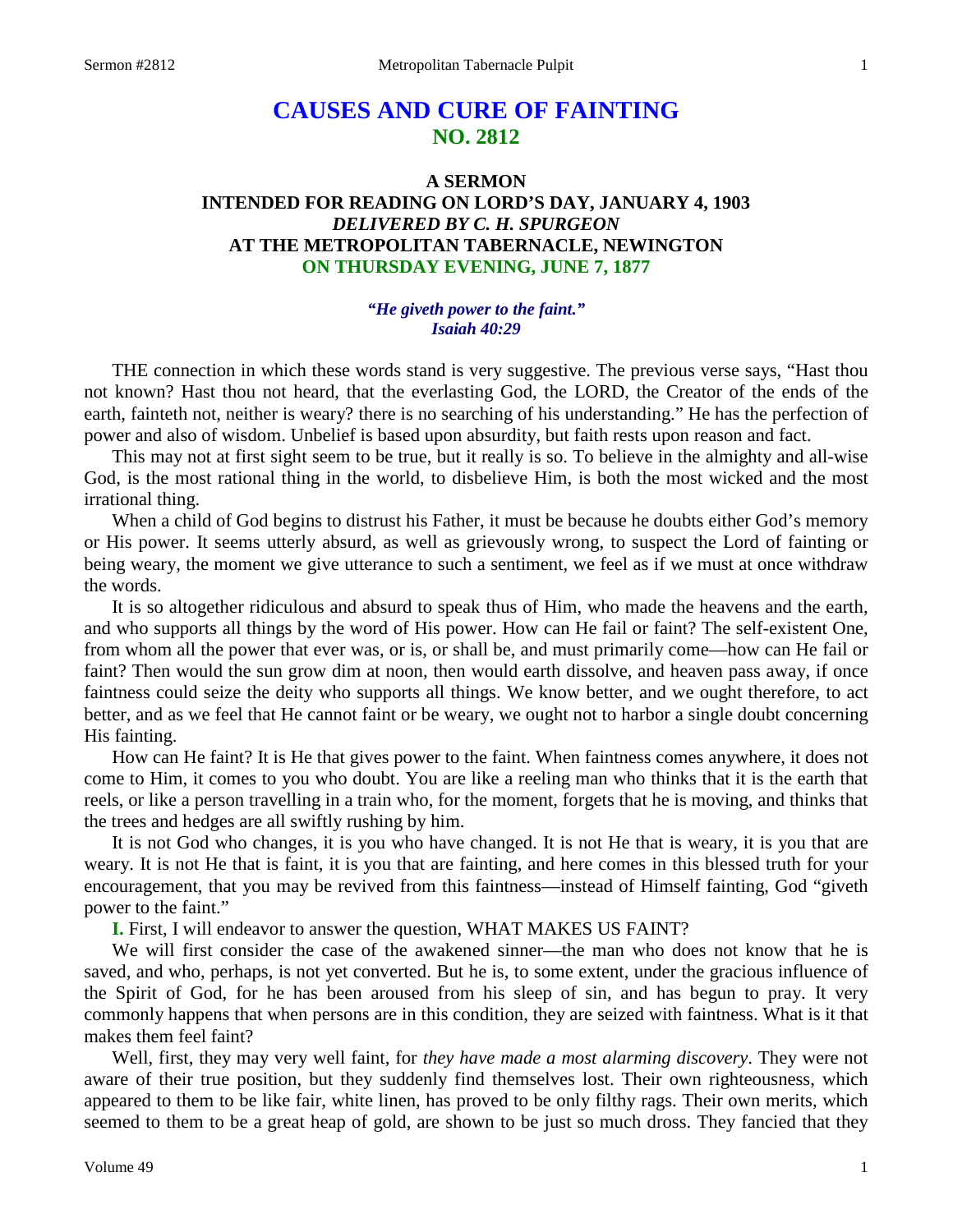were rich, and increased with goods, and had need of nothing, but they find themselves wretched, and miserable, and poor, and blind, and naked. They see themselves condemned of God on account of sin, and they also see before them, with an awful astonishment, the burning lake of hell, and they cannot tell whether their next step will not plunge them into the dread abyss from which there will be no escape.

Is it full of wonder that when a man first realizes all this, he is filled with terror, the cold sweat stands on his brow, and he is ready to faint? Indeed, if it were not for the goodness of God in only revealing the sinner's danger to him, in a measure, I would not wonder if, when men saw themselves in their true state, they were to lose their reason. It has not seemed to me at all marvellous that men have gone mad when they have suddenly found out where they were, and where they were likely to be in a very short time.

I have had to bless God that so few cases of that kind have occurred, and I have never wondered when I have seen the horror and distress of mind of persons who have discovered their lost condition. Some of you, who are now sitting very comfortably in your seats—if you only knew what it is to be condemned already, because you have not believed in the name of the only begotten Son of God—if you could but catch the meaning of these words, "He that believeth not the Son shall not see life; but the wrath of God abideth on him," like a cloud charged with deadly electricity—if you discovered that this was no myth, or fiction, but an awful reality, you also would be ready to faint.

Sometimes, too, awakened sinners faint for another reason, namely, that *they have tried to escape from their dangerous position, but they have not succeeded.* What long and laborious attempts at selfsalvation, awakened souls will make! They will deny themselves many pleasures, they will subject themselves to a great deal of toil, they will resolve, and pray, and cry, and fret, yet it all ends in failure.

A man trying to save himself is like a prisoner on the treadmill, perpetually stepping but never mounting an inch higher. He is like a blind horse in a mill, he goes round, and round, and round, but makes no real advance. What can he do? He is trying to weave a substantial garment out of spiders' webs. He is attempting, with worthless works, to make a perfect righteousness.

It was no small blessing for Israel when it could be said of them, "He brought down their heart with labour; they fell down, and there was none to help. Then they cried unto the LORD in their trouble, and he saved them out of their distresses."

The sooner an end comes to all self-righteous attempts to obtain salvation, the better. Then does the man's soul faint within him, then is he like one who is at sea in a storm, who has tugged at the oar, or has tried to use the sail, but can make no headway, or escape the fury of the tempest. "They reel to and fro, and stagger like a drunken man, and are at their wit's end." Thus are they faint.

We have known some grow so faint through a sense of sin, and dread of its punishment, and a consciousness of their own inability to save themselves, that *they have even wished to die,* yet, when they have looked at their condition aright, they have asked themselves what use death would be to them? It would be as when a man escaped from a lion, and a bear slew him, or as if a weary man leaned upon a wall, and a serpent that was hidden in a cranny, bit his hand.

For a man, loaded with sin, to die, is for him to be damned. Well might he choose to die if death meant annihilation, but there is that dread of something after death—that appearing before the judgment seat of Christ—that terrible sentence from Him that sits upon the throne, "Depart, ye cursed!"—this is what makes a man faint, and causes him to dread both to live and to die. Then does he say, with Job, "My soul chooseth strangling, and death rather than my life," yet he dare not actually choose it, for he dreads what would come after it. So he is faint, and well he may be.

Perhaps also, at such a time, *a sore trouble may happen to the man,* for, in the parable of the prodigal son, it appears that he was quite as much influenced by the peculiar circumstances without as by his sense of sin within. We have often known the soul that has been under distress because of sin, to also fall into distress through temporal trouble. It has seemed as if the hand of God had gone out against him, and he cries out in his agony, "Thou dost hunt me as with fierce dogs, that would fain tear me to pieces.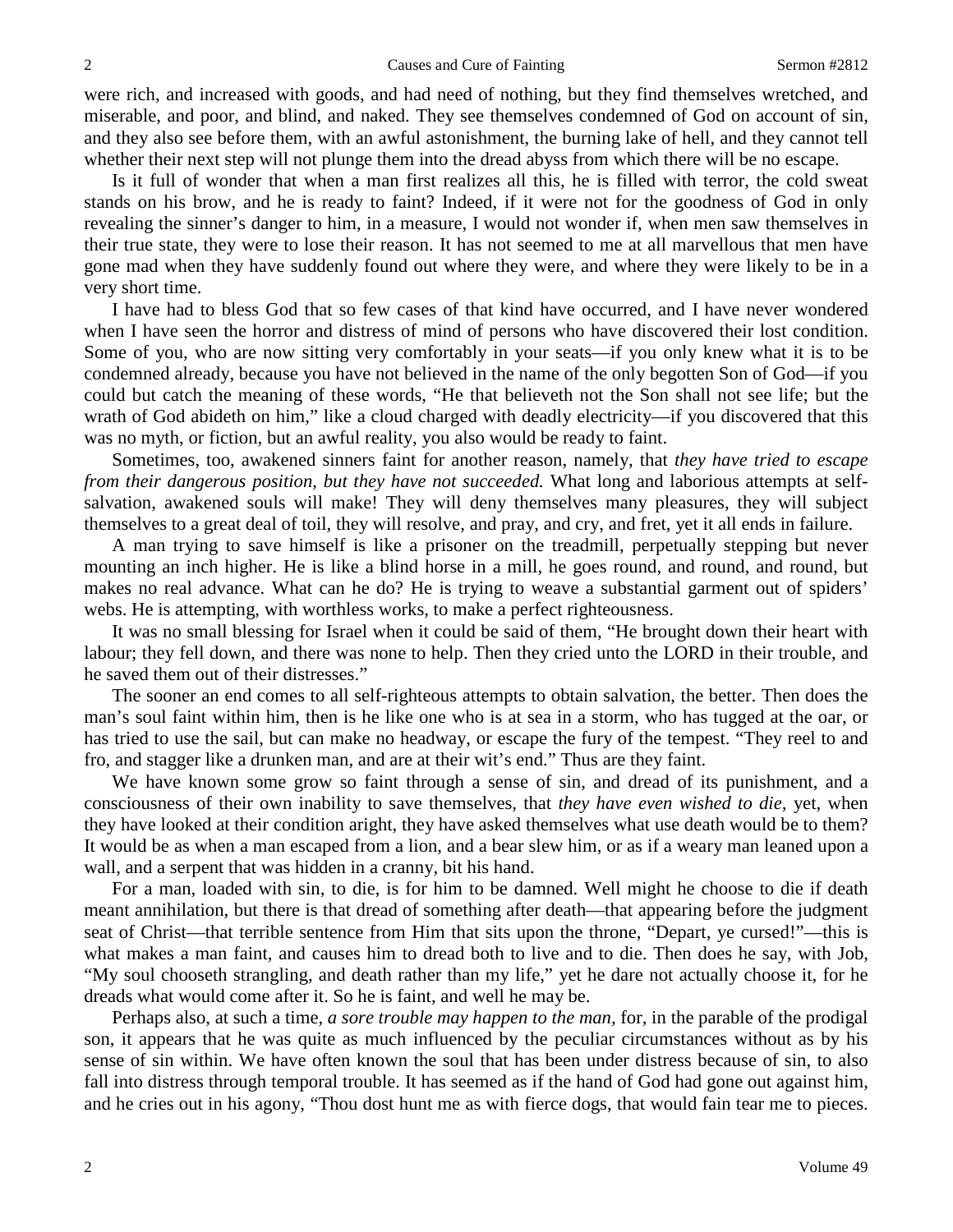Thou makest me the target of all thine arrows. Thou dost not give me space in which to swallow my spittle between one trial and another."

Then the troubled soul faints beneath the hand of God who seems to say to him, "Thou hast sinned against me; and if thou faintest now that I have begun to deal with thee, what wilt thou do by and by? If, in the land of peace, wherein thou trustest, my hand is too heavy for thee, what wilt thou do in the swellings of Jordan? If thou faintest when I do but come against thee with footmen, what wilt thou do when thou hast to contend with horses—when I put forth my might to punish my rebellious creatures?" When this happens, the soul is utterly brought into the dust of death, ground down, faint, and ready to die."

Now I pass on to another character, namely, the child of God in his fainting fits, but fainting fits of a peculiar class, which are specially sinful, for there is a degree of sinfulness about some of these faintings which is not to be found in others. For instance, *sometimes the children of God faint through want of faith*. David said, "I had fainted, unless I had believed to see the goodness of the LORD in the land of the living." So, the cure for fainting is faith, and the best way to prevent fainting is to believe. He who believes shall not fall into this state of pain, prostration, inaction, and similitude of death.

Child of God, are you fainting because you do not believe your Father's promises? I must not begin to comfort you till, first of all, I have rebuked you. Why do you doubt your God? On what ground do you distrust His faithfulness? Have you ever had cause to think that He will fail you? Put your finger on anything that He has ever done to you, that will give you even a shadow of justification for mistrust of Him.

O man, if unbelief is at the bottom of your faintness, repent of it, and pray to be forgiven! Surely the Lord deserves to be trusted by His own children, if not by anybody else. If anyone will persist in distrusting Him, let it be the sinner, but as for you, the chosen people of His love, the favored ones of His heart, will you doubt Him? A man might bear almost anybody's distrust sooner than that of his beloved wife or darling child, and shall the Lord have distrust from you whom He has so highly favored? By His own eternal love, pray Him both to forgive and to banish your unbelief.

Again, some are brought into a state of faintness *through a selfish want of resignation*. A specimen of that kind of character was that queer-tempered old prophet, Jonah. You remember that "the LORD God prepared a gourd, and made it to come up over Jonah, that it might be a shadow over his head, to deliver him from his grief. So Jonah was exceeding glad of the gourd. But God prepared a worm when the morning rose the next day, and it smote the gourd that it withered...and the sun beat upon the head of Jonah, so that he fainted, and wished in himself to die, and said, It is better for me to die than to live. And God said to Jonah, Doest thou well to be angry for the gourd? And he said, I do well to be angry even unto death."

It was not only the heat of the sun that caused him to faint, it was also the heat of his temper. Naughty tempers inside of us do more to cause us to faint than all the sultry weather outside of us. If we will not let God have His way with us—if we are like children in a pet, and begin quarrelling with our Father, or with one another—if we try to be masters in God's house, and lords over God's heritage, seeking to rule His household according to our own will and way—do you wonder that when we get into the sulks, by and by we begin to faint?

Some of those who have lost dear children seem as if they will not forgive God for taking them. They keep on fretting and pining for years after the bereavement, they go to the drawer, and take out the little socks, and the toys, and weep over them in a fashion which shows that they are not resigned to the will of God. It is not for us to harshly censure them, but I think it is for them to cease from such a rebellious course of action and to ask God that they may not faint through a want of obedience and resignation to His will.

There are children of God, also, who fall into faintness *through trusting in themselves*. In the chapter from which our text is taken, it is said, "Even the youths shall faint and be weary, and the young men shall utterly fall." Why is that? It is because the youths felt themselves able to do anything. Up or down,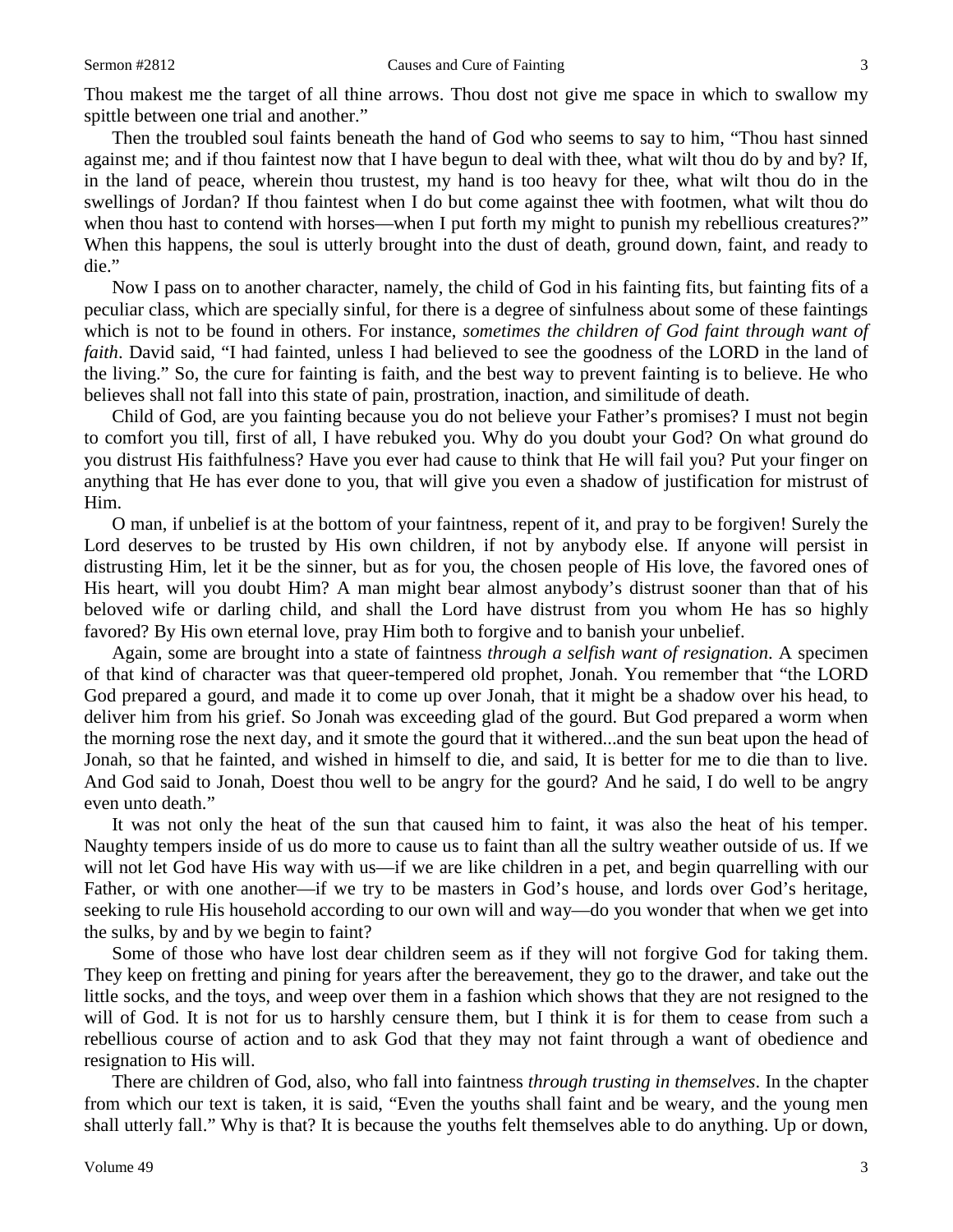mile after mile, they could leap, and run, and jump, for they were so strong, and then, at last, they fainted, for they had nothing to sustain them but their own strength. And as for the young men—they said that the boys were always so impetuous, and spent their strength too soon, but they themselves had staying power, so they felt that they could keep up the pace. But the prophet says, they "shall utterly fall."

So will it be with any of us who begin to trust in our own strength. Before long we shall come to the end of our force. The strongest sinew in an arm of flesh will crack sooner or later. The brightest thought of the most brilliant intellect will one day die out in darkness. Being made of clay, and being born of woman, we cannot expect that we should last forever.

The worst of it is that this faintness will sometimes come to the strong just when they most need all their strength, when they feel, "If ever we wanted all our wits about us, and all the vigor of our physical frame, it is now." It is just then that the collapse will probably come, for faintness is sure to follow if we once begin to trust in ourselves.

Then faintness may also arise from another cause which is sinful, namely, *neglect of prayer*. Did not our Savior say that "men ought always to pray, and not to faint," and did He not imply, by that form of expression, that if they did not pray, they would be sure to faint? We have a choice of these two courses, either to wait upon the Lord and so to renew our strength, or else to be overpowered by faintness.

Is the path to your secret place of prayer overgrown? Do you seldom retire for private fellowship with your God? Has your heart forgotten your privilege of momentary, continuous communion with the Most High? Do you live as though you had quarreled with God, and would have no more dealings with Him? If so, you will surely faint before long and it is a blessed thing for you that it should be so, for it would be truly terrible for us to appear to be strong without prayer.

It is a sign of something radically rotten within when a man can be, apparently, just as holy and just as earnest without prayer as ever he was with it. You surely cannot really know the power of the life of God if you are able to live without prayer, for just as a man, who is unable to breathe, soon faints, so must a person spiritually faint if he does not pray.

Now I am going to mention some other reasons why children of God fall into faintness, and one is *the length of the way*. Some pilgrims faint because the way is so very long. We can do a great deal at a spurt, but we are not able to keep it up. We have a great many people, who come amongst us and who even enter the church, who are splendid fellows for a short time. If they could get to heaven in a one mile race, they would surely win the prize, but they have no staying power in them. They are like those Galatians to whom the apostle Paul wrote, "Ye did run well; who did hinder you that you should not obey the truth?"

What is needed is perseverance in well doing—perseverance under slights, and misrepresentations, and slanders—perseverance when it means tugging and toiling at the oars—perseverance when there is no smile of recognition, but when there is many a frown from those who misjudge your work, and it is under such difficulties that men are apt to faint. It is not even ten or twenty years of an unsullied profession that will suffice, our Lord said, "He that endureth to the end shall be saved." You would not care to live in your house if it were only half built, you must go on to the crowning of the edifice if it is to be fit for a habitation.

Who that has realized how great are the difficulties of persevering in grace does not feel that, for this task, we must have divine power? Else, however far we may have gone, we shall tire, and faint, and walk the ways of God no more. I know of no doctrine that seems to me to show such a splendor of divine grace as the doctrine of the perseverance of the saints, for if the Lord does indeed keep His people faithful to the end, as He assuredly will, then is it a veritable marvel of grace, for oftentimes, they are ready to faint by the way.

Others are ready to faint *because of the heaviness of their burden*. We are not all burdened alike, but I daresay, if we could form a right estimate, we should find that we are more equally weighted than we imagine. Sometimes, the poor judge that they have a monopoly of trouble, but if they could see how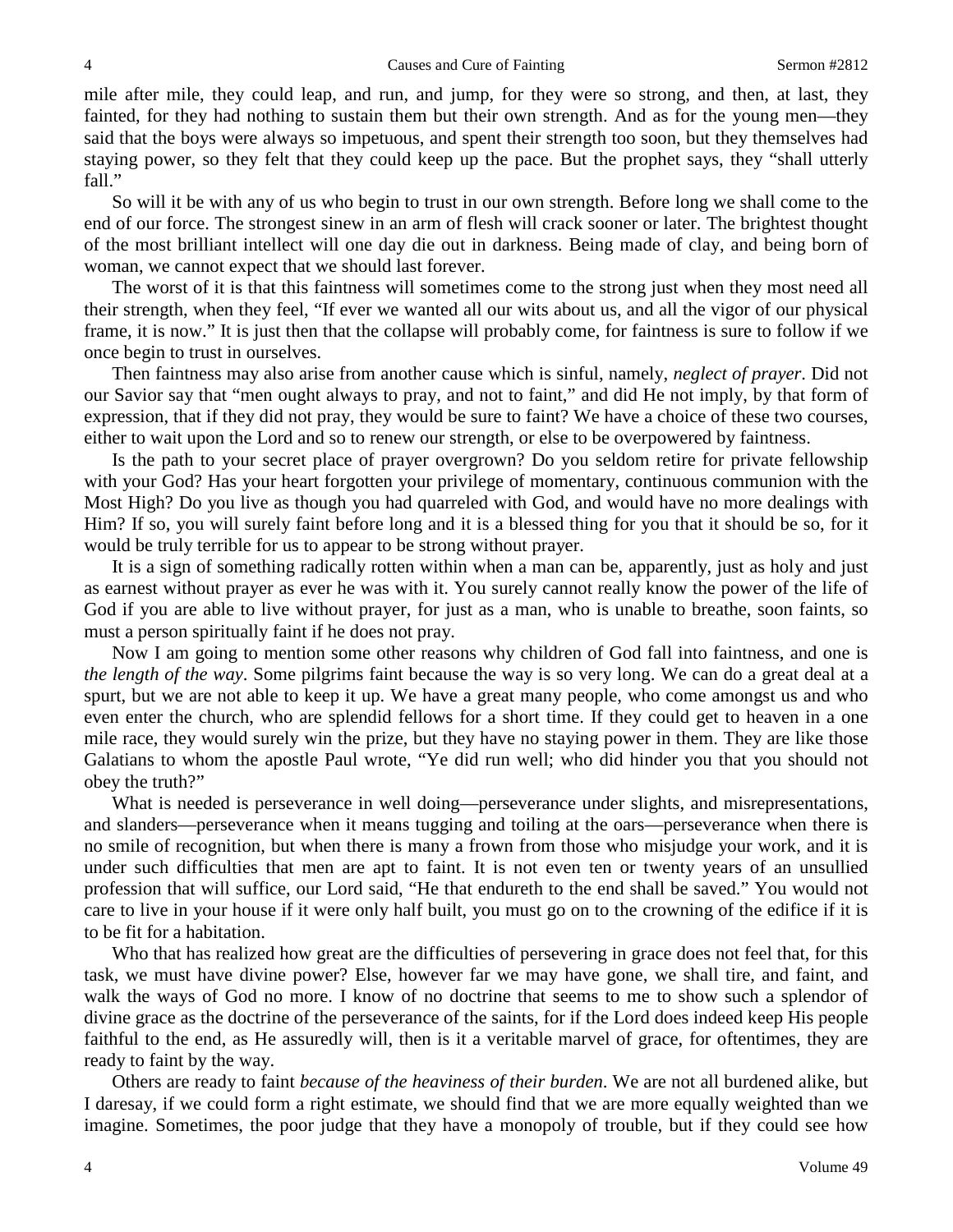much unhappiness there is in the homes of some of those who are rich, or the want of health that is the lot of many who live in the midst of abundance, they might be more content to carry their own cross. Yet are there some to whom the burden is peculiarly heavy. Some of God's children seem pressed down under double loads, and they are often ready to faint. The remedy for their condition is to get double grace and double strength from the Lord their God, but until they do, their soul will feel faint and weary.

Another frequent cause of your faintness is *a sense of your own weakness*. It is not that your burden is really heavier than it was, but you do not feel as if you could carry it any longer. The flesh is weak, and the spirit sympathizes with the flesh, and grows weak too. You cannot do what you did when you were younger, the difficulties which you smiled at once really oppress you now. By reason of the length of your years, the grasshopper has become a burden. Well, then, you must look to the Strong for strength and then no faintness will overpower you, but if you do not, your weakness will soon bring you into a sad state.

Yet another frequent cause of faintness is *the spirit itself sinking*. There is a certain condition in which the heart seems to go down, down, down, down, down. I know not how to describe it, but everybody who has ever had that painful experience knows what it is. You can hardly tell why you are so depressed, if you could give a reason for your despondency, you might more easily get over it, but like David, you cry to your own heart, "Why art thou cast down, O my soul? and why art thou disquieted within me?" You try to argue with yourself to find out the reason why you are so despondent, and why you look at the black side of everything and imagine that things will go amiss which will turn out right after all.

Your friends tell you that you are nervous, and there is no doubt that you are, but that does not alter the case. I will not blame you, I will, however, say to myself, and urge you to say to yourself, "Hope thou in God: for thou shalt yet praise him, who is the health of your countenance, and thy God." Better still, I pray our sympathizing Savior will say to you, "Let not your heart be troubled; you believe in God, believe also in me," and on His loving bosom you will leave all your sorrows and your cares.

There are some children of God who get faint *through lack of spiritual food*. There are some Christians, who are so situated that they cannot get proper nourishment for their souls. It is not in every country village or town that Jesus Christ is so preached that the souls of God's people are fed, and among all the troubles a godly man can have, a dreary Sabbath is about the worst—when the sheep look up, but they are not fed—when it is not the Gospel that is preached, but another gospel, which is no gospel at all—when there are fine words, and grand elocution, but nothing for the heart to stay itself upon.

In such circumstances it is small wonder if the best of God's children begin to faint. Be thankful, brethren and sisters, if you are privileged to enjoy a soul-feeding ministry, and if you are not so favored, try to make up for it by being doubly diligent in searching the Scriptures, and feeding upon the Word in private. Still, at the same time, it is a great deprivation to a child of God if he is not supplied with spiritual food.

I thought it was a good prayer of the deacon who thanked God that the minister had put the food down in a low rack where the sheep could get at it. There are some who put the provender in such a high rack that it could only be reached by giraffes. God's children need to have the bread of life broken up in small pieces for them, and to have the truth made very simple and plain so that they can understand it. May all of us, who teach or preach, always try to do that, and remembering the folly of others, let us avoid it ourselves.

Sometimes, God's children also faint *when they are in adversity*. Solomon said, "If thou faint in the day of adversity, thy strength is small." That is true, and our strength is often thus proved to be small. Many a man, who thinks that he is rejoicing in the Lord, is really rejoicing in his prosperity, but adversity tries him, it is to him what the fining pot is to silver. Under adversity, we begin to faint, and especially if, coupled with that adversity, there is the rebuke of God. Oh, how we faint when we are rebuked of Him!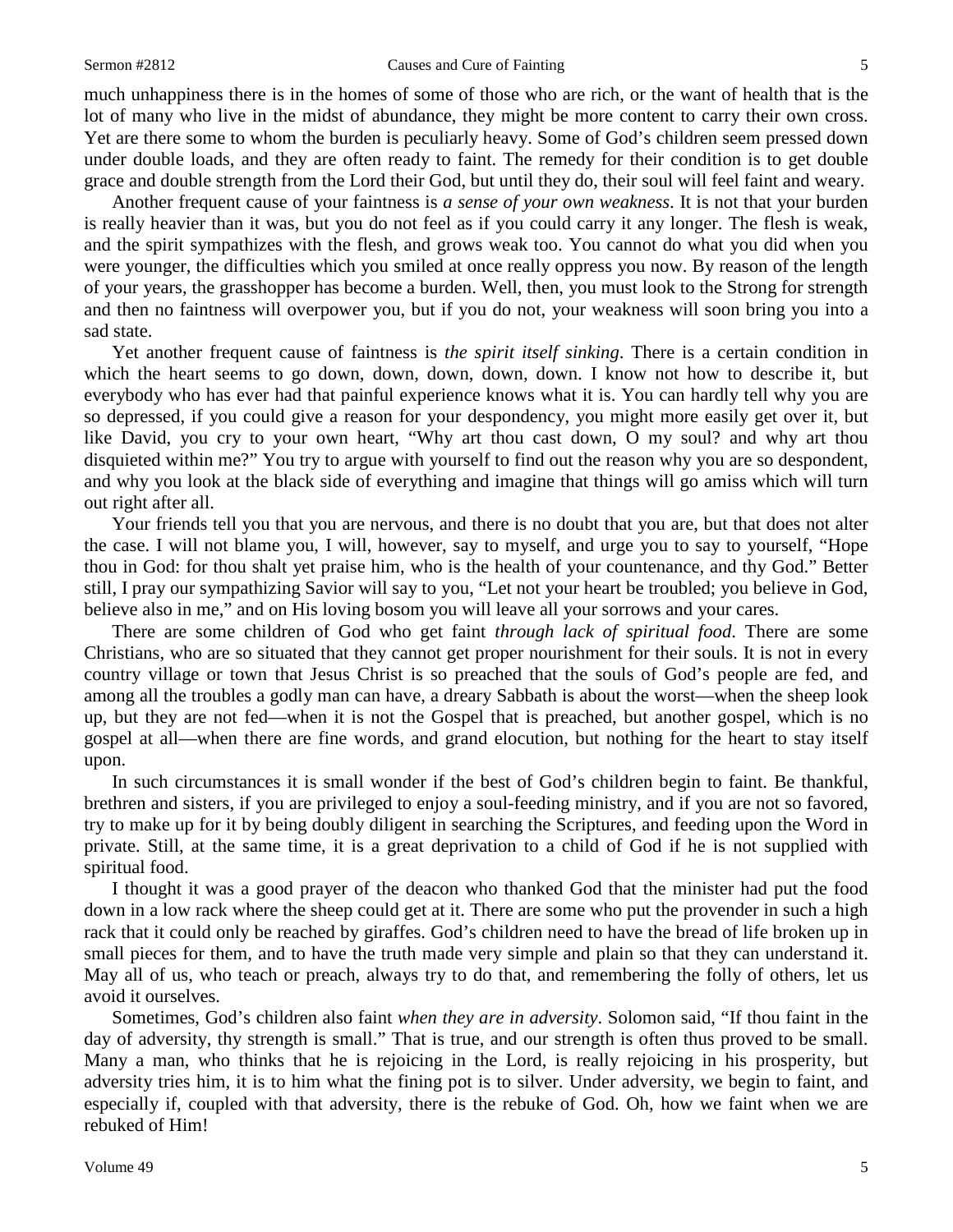I know of nothing that more readily makes a man faint than that God should look at him with angry eyes. He has trouble in the home, and no consolation, loss of property, but above all, loss of fellowship with his God. The promises are no longer sweet to him, prayer is like a dead letter, waiting upon God seems to be in vain. The Lord says to those who are in this condition, "I have withdrawn myself from you. As you have walked contrary to me, I also will walk contrary to you."

Under such a dispensation, it is needful for the child of God to ask for more grace and strength, that he may wrestle and pray until he gets a blessing, but the tendency of the poor deserted spirit is to begin to faint because the Lord seems to be favorable no more.

There are some who become faint *through increasing infirmity,* which unfits them for such service as they formerly rendered. When David, in his later years, went out to battle against the Philistines, we are told that he waxed faint, and would have been slain by a giant if Abishai had not succored him. Yet in former days, he had killed a lion and a bear, and the great Goliath of Gath.

It was a dreadful thing for David to wax faint at such a time as that, just in the middle of the fray, but a like experience has happened to many of the Lord's champions, in order to teach His people that the best of men are but men at the best, and that the strongest of them are only strong in God's strength, and that they will be as weak as water if the Lord should leave them to themselves.

**II.** Now I want to show you HOW THE LORD DEALS WITH HIS FAINTING PEOPLE, "He giveth power to the faint." I must just briefly mention many points, that you may meditate upon them at your leisure.

See how tenderly the Lord deals with His fainting people. He does not desert them when they are faint, saying, "They are no longer any use to Me. They can do nothing for Me, I will leave them where they are." No, but "He giveth power to the faint." Observe that He does not merely comfort the faint, or rebuke or reprove them. That would not help them much when they were fainting, but He does what we cannot do for fainting people, He gives them power. That is the best way to deliver them from their faintness. Even if no cheering word is whispered in your ear, if power is given to you, if your pulse is quickened, and your spirit is filled with new energy, your faintness will soon be over. This is what the Lord does for you when "He giveth power to the faint."

What sort of power does He give to the faint? Well, you may be sure that *He does not give them any of their own*. That has all gone from them. The very image of death is stamped upon them. See how pale they look, note how the blood seems to have fled from their faces, their own power has all gone from them. So, my brothers and sisters, when the Lord gives power to the faint, it is His own power that He gives to them. What a blessing it is to feel that it is His power that is working in you!

To attain such an end as that, a man may well be content to have all his own power bled out of him. There! let it run out at every vein till the last drop of it is gone, that I may then be filled with the power of God. He gives His power to the faint, because in their faintness, there is room for the display of His power. Their power has all departed, so now His power comes in.

When God gives power to the faint, you may rest assured that *it will be sufficient for the emergency,* for He has all-sufficient power, and He never gives to His people merely half the power or a tenth of the power that they need, but He gives them all the power that they require. His promise is, "As thy days, so shall thy strength be."

The mercy is that the power that God gives is *a power that the devil can neither defeat nor take away*. If He has given you that power, it shall be yours as long as you need it. That power neither man nor devil can take away from you, but through it, you shall be enabled to tread down all your adversaries, and conquer all your difficulties.

There is wondrous power in the weakness which leads us to faint away on the bosom of God, and so to be made strong in the Lord, and in the power of His might—just to swoon into unconsciousness, and then to find our all-sufficiency in our God—to get out of life of a carnal kind by swooning into the image of death, and then being raised into newness of life by the resurrection power of the Lord Jesus Christ. That is the kind of power which God gives to the faint.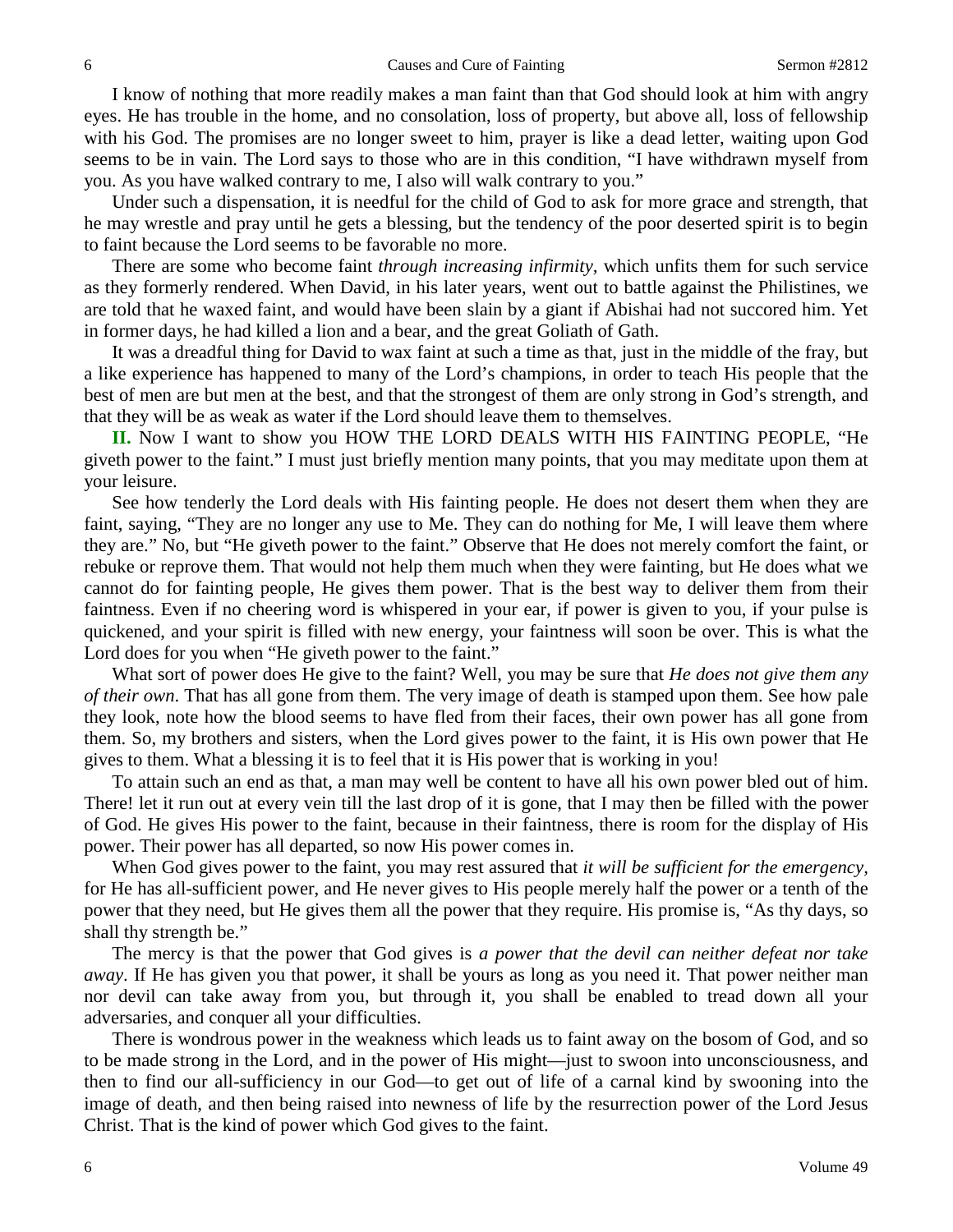Why is it that He gives this power to the faint? Well, I think it is because in His great goodness, *He looks out for those who need it most*. As we, if we are wise, give our alms to the most destitute, God gives His power to those who require it most, those who are fainting for lack of it.

Then, next, He gives it to them because *they will praise Him most for it*. When the fainting ones receive the power that God gives to them, they will say that it is of the Lord, and not of themselves.

They will be the people to receive this power because *they will be sure to use it*. I think that when a person who has been faint, receives power from God, he will be likely be sympathetic, tender, and gentle towards others, at least, that is how he should be. If a man is always strong, how can he sympathize with God's weak and afflicted people?

I have known a dear brother who has never had an hour's illness in his life, seek to sympathize with me when I have been in great pain, but it was like an elephant trying to pick up a pin, he cannot do it, it is not in his line. But he who has been faint, and then has received power from God, is the man who knows what faintness means, and so is gentle towards other fainting ones as a nurse is with the little child committed to her charge. Hence, the Lord entrusts power to His fainting children because He knows that they will be sympathetic, and use it wisely and well.

What, beloved friends, is the conclusion that we may draw from our text? Is it not this? If God gives power to the faint, let us be thankful if we have fainted, and have been revived by Him. I do not refer to any sinful kind of fainting when I speak thus, but I mean what the apostle Paul means when he says, "Most gladly therefore will I rather glory in my infirmities, that the power of Christ may rest upon me." But let us have done with fainting for the future, because if God gives power to the faint—if He has given us His power—we ought to have no more fainting now that we have received God's power, so let us henceforth seek to live, in the energy of that divine might, above the faintness to which the flesh is prone.

#### **EXPOSITION BY C. H. SPURGEON**

#### *ISAIAH 40*

#### **Verse 1.** *Comfort ye, comfort ye my people, saith your God.*

"They need it, and they shall have it. Mind, O My servants, that you give it to them, 'Comfort ye, comfort ye my people, saith your God."'

**2.** *Speak ye comfortably to Jerusalem, and cry unto her, that her warfare is accomplished, that her iniquity is pardoned: for she hath received of the LORD'S hand double for all her sins.* 

The first meaning of these words was that, as Jerusalem had passed through a time of great tribulation, she should have a season of rest, but the grand Gospel meaning to you and to me is that our Lord Jesus has fought our battle, and won the victory for us—that He has paid our debt, and given to divine justice the double for all our sins, and therefore, our iniquity is pardoned. This is enough to make anyone happy, one would think. It is the best thing that even Isaiah could say, or that God Himself could say by the mouth of Isaiah, when his objective was to comfort the Lord's tried people.

**3-4.** *The voice of him that crieth in the wilderness, Prepare ye the way of the LORD, make straight in the desert a highway for our God. Every valley shall be exalted, and every mountain and hill shall be made low: and the crooked shall be made straight, and the rough places plain:*

When God means to come to men, nothing can stop Him or block up His road. He will level mountains, and fill up valleys, but He will come to His people somehow or other. And when He comes to them, if He finds many crooked things about them, He will make the crooked straight, and the rough places He will make plain.

**5.** *And the glory of the LORD shall be revealed, and all flesh shall see it together: for the mouth of the LORD hath spoken it.*

And since He has spoken it, it must come to pass. "Hath he said, and shall he not do it?" With Him, to say anything is to will its accomplishment.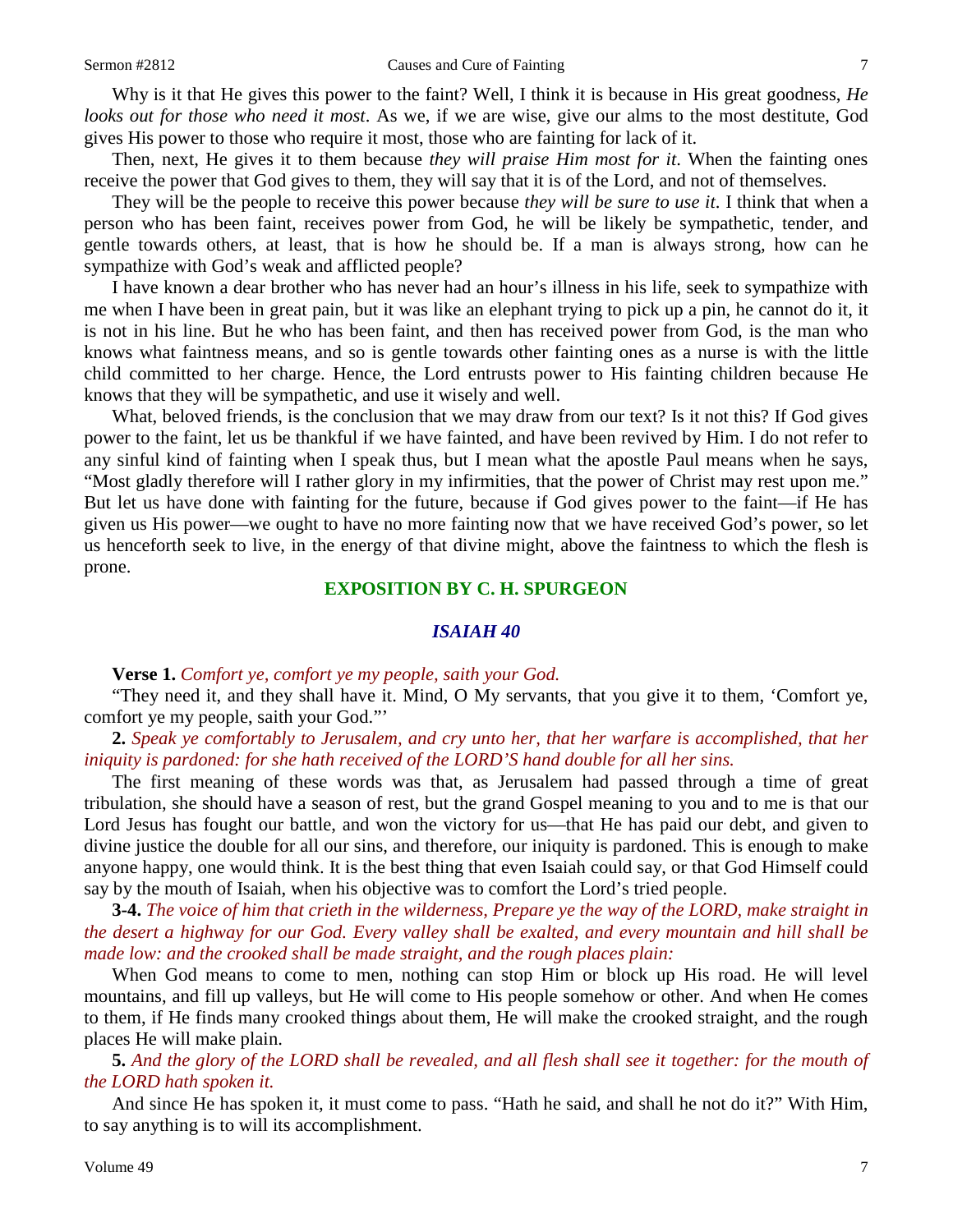**6-8.** *The voice said, Cry. And he said, What shall I cry? All flesh is grass, and all the goodliness thereof is as the flower of the field: the grass withereth, the flower fadeth: because the spirit of the LORD bloweth upon it: surely the people is grass. The grass withereth, the flower fadeth: but the word of our God shall stand for ever.*

Yes, the dearest ones that we have are but flesh, so they wither, and pass away like the green herb. Have you been bereaved, my believing friend? Well, you may still say to your Lord, in the words of our hymn—

### *"How can I bereaved be, Since I cannot part from Thee?"*

The mower with the sharp scythe cuts down the grass, but he cannot touch the secret source of our hope, and joy, and confidence in God, and above all, he cannot touch the God in whom we confide.

**9.** *O Zion, that bringest good tidings, get thee up into the high mountain; O Jerusalem, that bringest good tidings, lift up thy voice with strength; lift it up, be not afraid; say unto the cities of Judah, Behold your God!*

If the chief, the best, the holiest city has found her God—if Jerusalem has been thus favored, let her sing the gladsome tidings, over the hilltops to the most distant cities of the land, and say to them, "Behold your God." If you have seen your Lord, beloved, proclaim the good news to those who have well-nigh forgotten that there is a God, say to them, "Behold your God. He is still to be seen, by the eye of faith, working graciously in the midst of the earth."

**10-11.** *Behold, the lord GOD will come with a strong hand, and his arm shall rule for him: behold, his reward is with him, and his work before him. He shall feed his flock like a shepherd: he shall gather the lambs with his arm, and carry them in his bosom, and shall gently lead those that are with young.*

He knows their weakness, their weariness, their pain, and how incapable they are of speedy and long travelling, He is very tender and full of pity, and He will gently lead them.

**12-14.** *Who hath measured the waters in the hollow of his hand, and meted out heaven with the span, and comprehended the dust of the earth in a measure, and weighed the mountains in scales, and the hills in a balance? Who hath directed the Spirit of the LORD, or being his counseller hath taught him? With whom took he counsel, and who instructed him, and taught him in the path of judgment, and taught him knowledge, and shewed to him the way of understanding?*

And yet, beloved, we sometimes act as if we were God's teachers—as if we had to instruct Him in what He should do, and because we cannot see our way, we almost dream that He cannot, and because we are puzzled, we conceive that infinite wisdom must be at a nonplus, but it is not so. He was full of wisdom when there was no one with whom He could take counsel, and He is still wise in the highest degree.

#### **15.** *Behold, the nations are as a drop of a bucket,—*

Not a bucketful, but just a drop that remains in the bucket after you thought it had been completely emptied.

#### **15.** *And are counted as the small dust of the balance:*

Remember that this is said of "the nations." China, India, Europe, Africa, with all their teeming multitudes, are only like the small dust of the balance that is blown away by the slightest puff of wind.

**15-16.** *Behold, he taketh up the isles as a very little thing. And Lebanon—*

With all its forests of cedar, "Lebanon"—

**16.** *Is not sufficient to burn,—*

Think of all the cedars of Lebanon as being on a blaze, like some great forest fire, yet not being sufficient to supply the wood for God's altars.

**16.** *Nor the beasts thereof sufficient for a burnt offering.*

Whether it is the wild or the tame beasts that are on the mountain range, they are not sufficient for a burnt offering unto the Most High.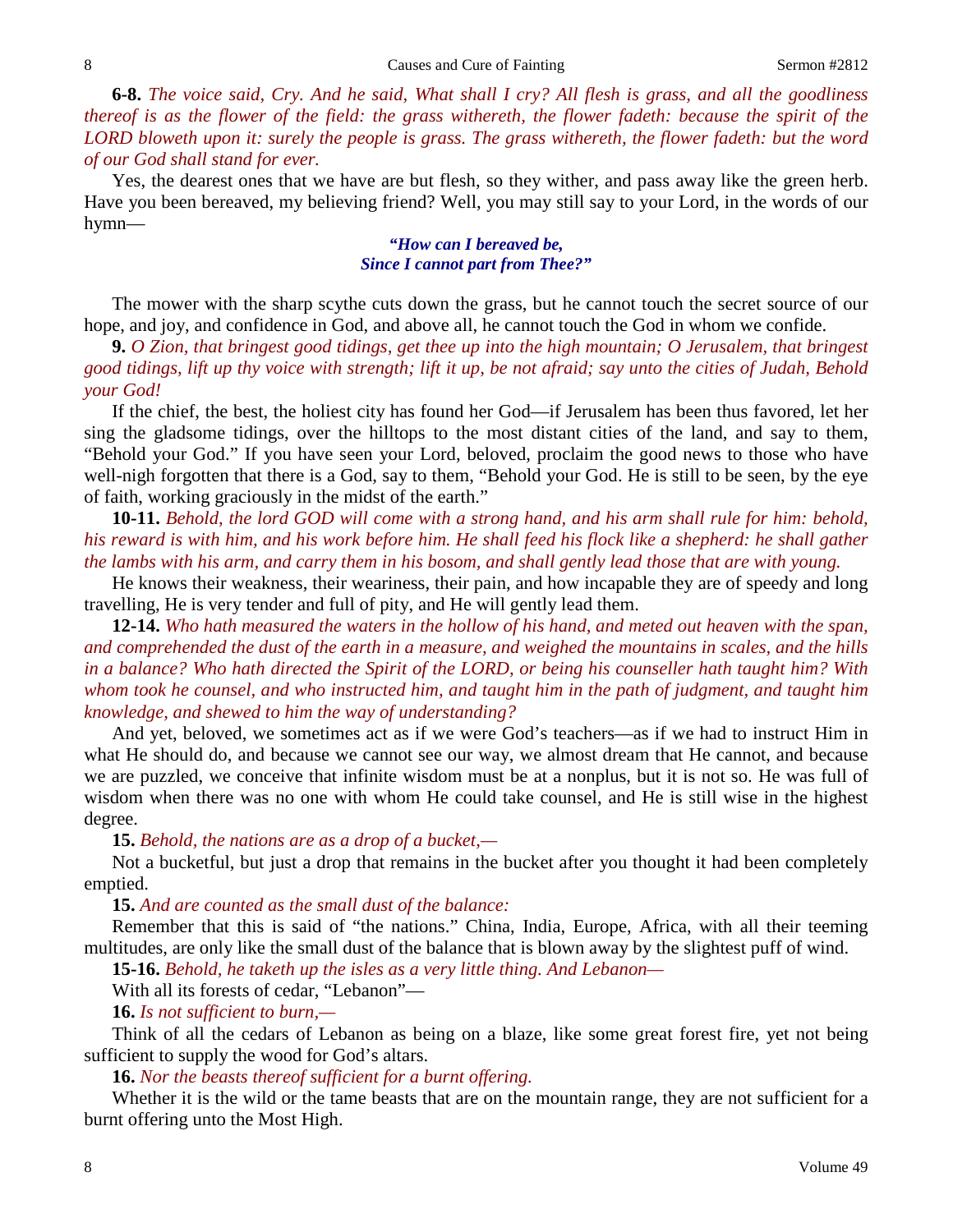**17.** *All nations before him are as nothing; and they are counted to him less than nothing, and vanity.*

As if they were the mere shadow of something, and had no more influence over Him than as if they did not exist.

**18.** *To whom then will ye liken God?*

This is a strong argument against idolatry—against the worship of God under any visible form whatsoever, "To whom then will ye liken God?"

**18.** *Or what likeness will ye compare unto him?*

The heathen did make these supposed likenesses of God. Here is a description of the process by which they manufactured their idol gods.

**19.** *The workman melteth a graven image, and the goldsmith spreadeth it over with gold,—*

The rough metal is cast in a certain fashion, and then the goldsmith puts on it his thin plates of gold,—

**19.** *And casteth silver chains.*

To adorn it.

**20.** *He that is so impoverished that he hath no oblation—*

The poor man, who cannot manage to make a god of gold—

**20.** *Chooseth a tree that will not rot;*

A good piece of heart of oak or enduring elm.

**20.** *He seeketh unto him a cunning workman to prepare a graven image, that shall not be moved.*  Fix it firmly, drive the post down far into the earth, so that it may be an immovable god.

**21-26.** *Have ye not known? have ye not heard? hath it not been told you from the beginning? have ye not understood from the foundations of the earth? It is he that sitteth upon the circle of the earth, and the inhabitants thereof are as grasshoppers; that stretcheth out the heavens as a curtain, and spreadeth them out as a tent to dwell in: that bringeth the princess to nothing; he maketh the judges of the earth as vanity. Yea, they shall not be planted; yea, they shall not be sown: yea, their stock shall not take root in the earth: and he shall also blow upon them, and they shall wither, and the whirlwind shall take them away as stubble. To whom then will ye liken me, or shall I be equal? saith the Holy One. Lift up your eyes on high,—*

Suppose it to be night time, "Lift up your eyes on high,"—

**26.** *And behold who hath created these thing,—*

These wondrous worlds, these stars that bespangle the firmament.

**26.** *That bringeth out their host by number:*

For God knows the number of them all, and the name of every separate world that moves in the vast expanse of space.

**26.** *He calleth them all by names by the greatness of his might, for that he is strong in power; not one faileth.*

They are not propped up with pillars, nor hung upon some mighty ropes, yet they continue to occupy the spheres appointed to them by God. He hangs the world upon nothing, and keeps it in its place by the perpetual out-going of His power.

**27.** *Why saith thou, O Jacob, and speakest, O Israel, My way is hid from the LORD, and my judgment is passed over from my God?*

What! when He has not forgotten one of all those mighty hosts of stars, and when not a sparrow falls to the ground without His notice, how can you dream that He has forgotten you, or that your way is hidden from Him?

**28-31.** *Hast thou not known? hast thou not heard that the everlasting God, the LORD, the Creator of the ends of the earth, fainteth not, neither is weary? there is no searching of his understanding. He giveth power to the faint; and to them that have no might he increaseth strength. Even the youths shall faint and be weary, and the young men shall utterly fall: but they that wait upon the LORD shall renew*